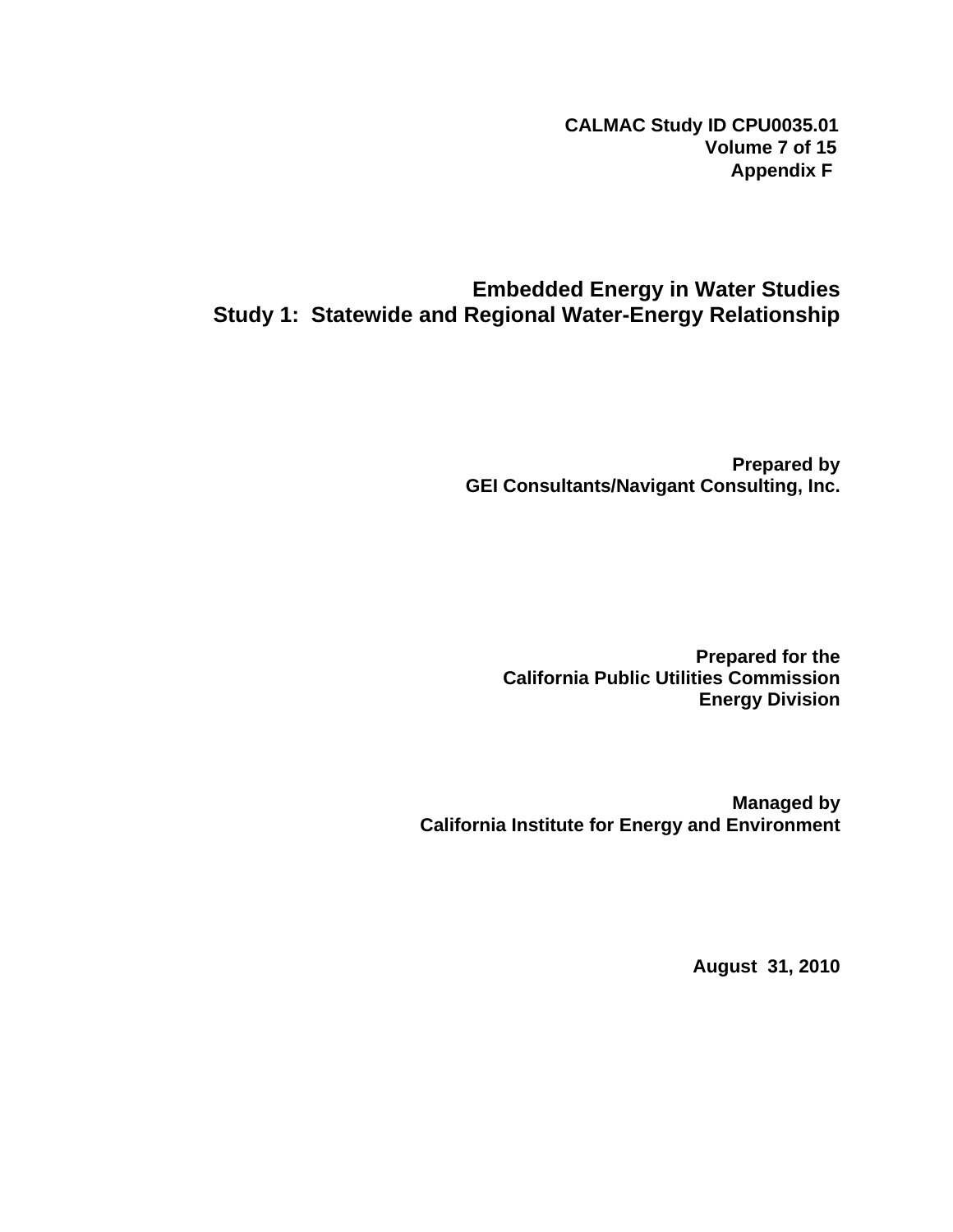# **Appendix F Future Demand Projections**

This section describes the data sources for the Study Team's future demand scenarios as well as manipulations made to these data and the ultimate inputs to the Study Team's scenario analyses. The Study team developed three future demand scenarios: Current Trends, Low, and High.

Historic data (1998-2005) on water demand by urban, agriculture, and environmental sectors was obtained from DWR's Regional Water Balances, a part of Bulletin 160. These document water demand for sub-uses within the urban, agricultural and environmental sectors. Urban demand sub-uses include: Commercial, Industrial, Residential Interior, Residential Exterior, Large Landscape, Energy Production, Conveyance Applied Water, and Groundwater Recharge Applied Water. Agricultural sub-uses include

Applied Water for Crop Production, Conveyance Applied Water, and Groundwater Recharge Applied Water. Environmental sub-uses include: Instream, Wild & Scenic, Required Delta Outflow, and Managed Wetlands.

To enable detailed modeling of policies that affect specific demand sectors, the Study Team modeled future water demand in the same sub-use categories as those presented in DWR's Regional Water Balances (with exceptions in the Environmental Sector)

Data for future demand scenarios were obtained from DWR. DWR presented California water demand scenarios in its 2005 Water Plan Update (Bulletin 160).<sup>1</sup> Four scenarios were presented: Current Trends, More Resource Intensive, Less Resource Intensive, and Low Water Demand. DWR scenarios are briefly described in [Table 1.](#page-2-0)

 $\overline{a}$ <sup>1</sup> Department of Water Resources. *Quantified Scenarios of 2030 California Water Demand.* 2005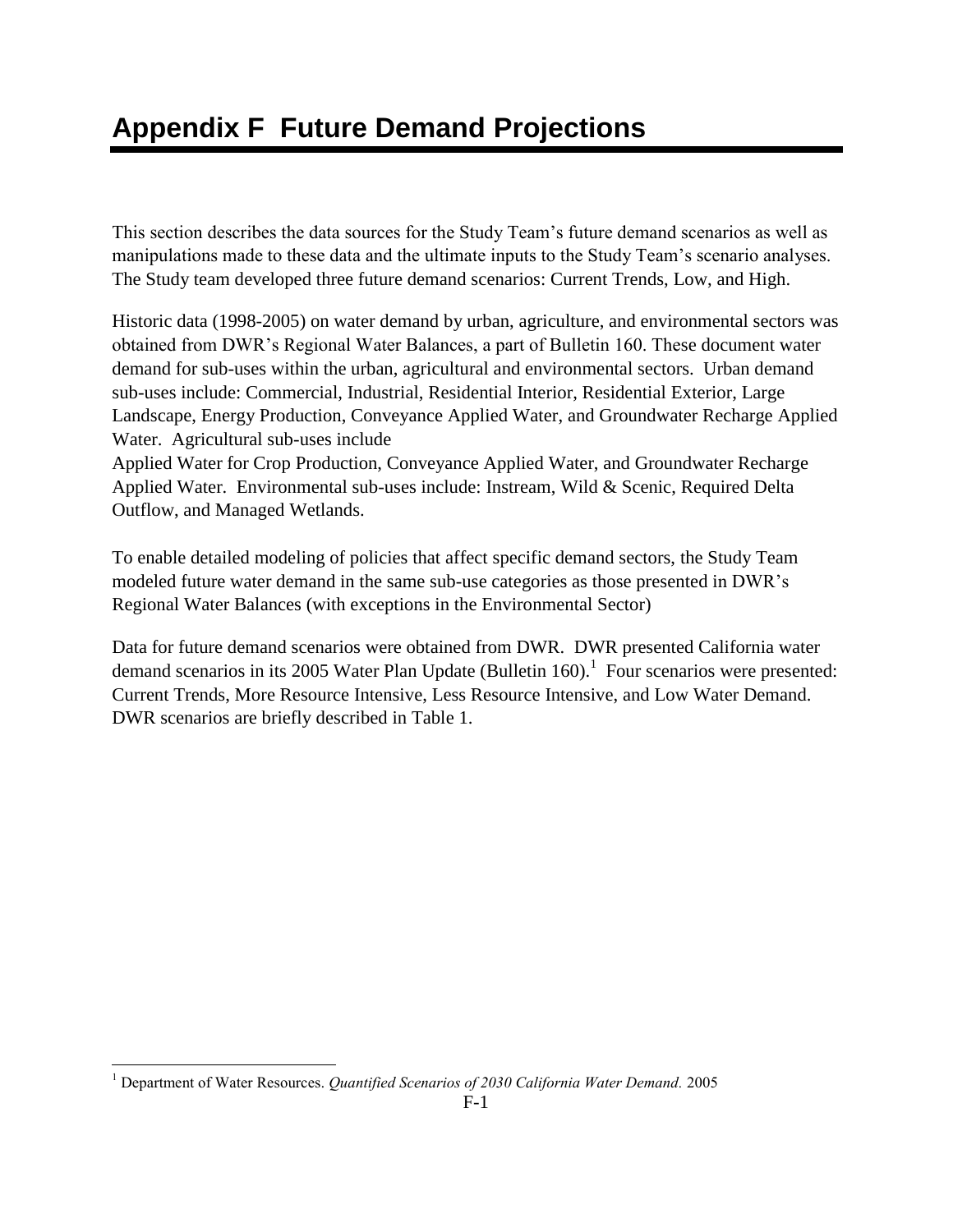<span id="page-2-0"></span>

| <b>DWR Scenario</b>        | <b>Description</b>                                                                                                                                                                                                                                                                                 |
|----------------------------|----------------------------------------------------------------------------------------------------------------------------------------------------------------------------------------------------------------------------------------------------------------------------------------------------|
| <b>Current Trends</b>      | • Water demand based on current trends<br>• Assumes naturally occurring 10% conservation                                                                                                                                                                                                           |
| More Resource<br>Intensive | • Higher population than current trends<br>• Increase in high-water intensity activities across all sectors<br>• Assumes naturally occurring 5% conservation                                                                                                                                       |
| Less Resource<br>Intensive | Lower population than current trends<br>Decrease in high-water intensity activities across all sectors<br>• Assumes naturally occurring 15% conservation                                                                                                                                           |
| Low Water<br>Demand        | • Slower population growth, increasing conservation, low-water use<br>development.<br>• Agricultural sector becomes more water efficient than expected<br>• Lower urban and agricultural demand allows greater allocations to the<br>environment<br>• Assumes naturally occurring 15% conservation |

#### **Table 1: DWR Demand Scenarios**

Data for the statewide future demand in each of three sectors (Urban, Agricultural, and Environmental) was available directly from Bulletin 160. Documentation by DWR indicated that the demand in each sector was projected for each of the four DWR scenarios for each of the 10 hydrologic regions in 5-year increments from 2000 to 2030. DWR demand scenarios are calibrated to match Regional Water Balances by DWR for the year 2000 in the agricultural and urban demand sectors.

The Study Team communicated with modeling staff at DWR to obtain the detailed data of the demand scenarios presented in Bulletin 160. The Study Team obtained data in a yearly time step for both the urban and agricultural sectors in each hydrologic region. Furthermore, the Study Team requested any detailed data on urban or agricultural sub-uses as utilized by the Regional Water Balances. DWR staff was able to provide projections for sub-uses in the urban sector but not the agricultural sector. The sections below describe the data received, modifications made, and final numbers used for each sector.

## **F.1 Agricultural Sector**

While the Regional Water Balances project demand disaggregated into sub-uses, the future projections for each sub-use were not available from DWR Staff. Only the future projection of the total agricultural sector demand was available.

The Study Team used historic data from the Regional Water Balances to disaggregate the future projections received from DWR Staff into sub-uses. The Study Team calculated the total demand for each of the three sub-uses within each hydrologic region from 1998 to 2005 using data from the Regional Water Balances. A distribution ratio between each sub-use in each region was calculated from these totals. Future agricultural demand projections within each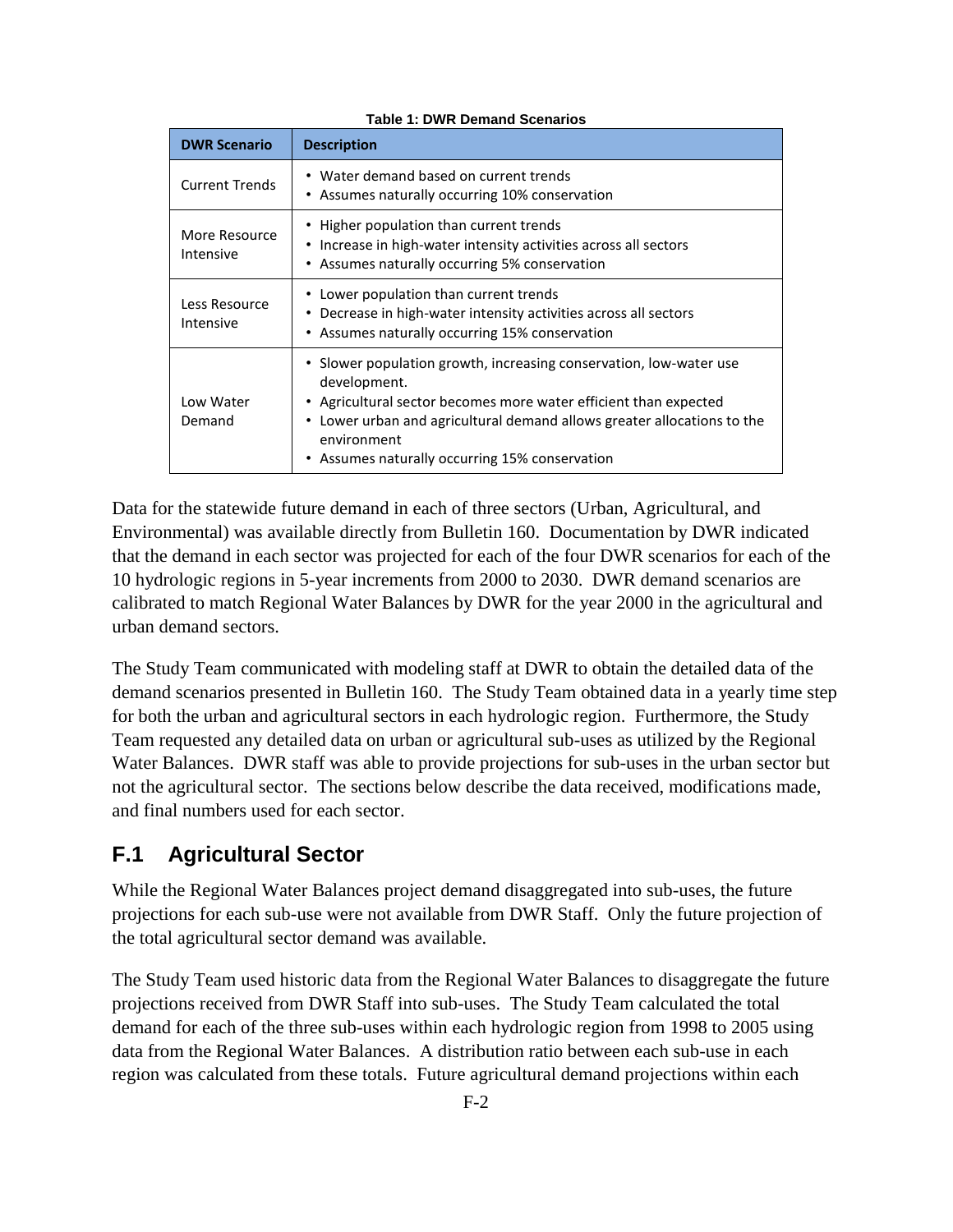hydrologic region were then disaggregated into the three sub-uses using the calculated ratios for each respective region.

The Study Team used three of the DWR scenarios to develop its three future demand scenarios. The Current Trends Scenario was developed using the above described methods applied to the "Current Trends" dataset from DWR. The High Demand Scenario was developed using the above described methods applied to the "More Resource Intensive" dataset from DWR. The Low Demand Scenario was developed using the above described methods applied to the "Low Water Demand" dataset from DWR.

Furthermore, variations in agricultural demand arise due to annual variation in hydrology. For the purposes of the model, the Study Team is only modeling applied water for agricultural uses (water that must be supplied by surface or groundwater supplies often requiring energy use). Precipitation also provides water needed for agricultural uses. Typically in a wet year, more rain falls on farmland requiring less applied water; less water must be pumped from groundwater basin or imported from surface sources requiring less energy. To model the variation in applied water demand in the agricultural sector due to varying annual hydrology, the Study Team examined historic data. The Study Team used the statewide historic agricultural demand in five representative year types to quantify variations in agricultural demand. The results of this analysis can be seen in [Figure 1.](#page-3-0)



**Figure 1: Historic Statewide Agricultural Applied Water Demand**

<span id="page-3-0"></span>As the future demand scenarios from DWR are calibrated to year 2000, the Study Team concludes that DWR future demand scenarios assume an Above Normal water year type. To adjust future agricultural applied water demand, the Study Team calculated the ratio of statewide demand between each year type and the Above Normal year type. The results of this can be seen in [Table 2.](#page-4-0)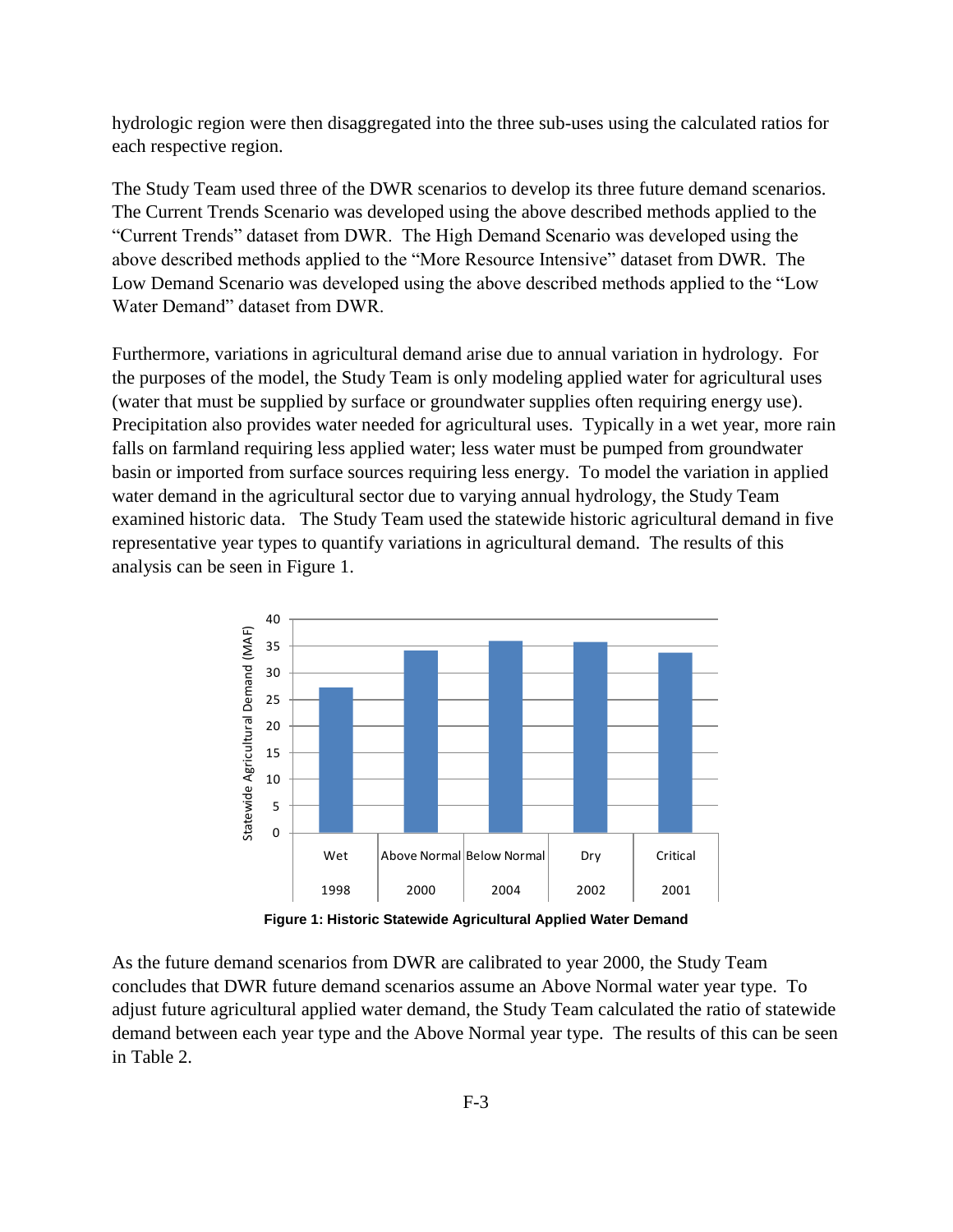<span id="page-4-0"></span>

| <b>Year Type</b>                                                    | Wet | Above<br><b>Normal</b> | <b>Below</b><br><b>Normal</b> | Drv  | <b>Critical</b> |
|---------------------------------------------------------------------|-----|------------------------|-------------------------------|------|-----------------|
| <b>Agricultural Applied Demand</b><br>(% of Above Normal Year Type) | 80% | 100%                   | 105%                          | 105% | 99%             |

**Table 2: Variation in Agricultural Applied Water Demand by Year Type**

The results presenting in [Table 2](#page-4-0) are used to adjust DWR future demand projections to account for varying hydrology. For example, if 2030 is modeled as a wet year, the projected demand for each sub-use in each hydrologic region is multiplied by 80%. If 2030 is modeled as a dry year, 105% of the projected demand is used.

The Above Normal demand projection used as inputs to the Study Team's scenarios can be found at the end of this section.

# **F.2 Urban Sector**

The total urban demand by hydrologic region was available from Bulletin 160; additional data was obtained from DWR staff. DWR staff provided future projections for the following subuses: Large Landscape, Commercial, Industrial, Single Family Residential Interior, Single Family Residential Exterior, Multifamily Residential Interior, and Multifamily Residential Exterior. It was noted that the water demand for the Energy Production sub-use was included with Large Landscape; this was corroborated by the Study team by comparing year 2000 from the Regional Water Balances to and the received data. All other sub-uses in each hydrologic region matched the Regional Water Balances for year 2000.

When the data provided by DWR staff was totaled, it was found that the sum did not equal the total urban demand as reported in Bulletin 160. The absence of Conveyance Applied Water and Groundwater Recharge Applied Water caused this discrepancy. This was corroborated by the Study Team by comparing the sub-use data from DWR staff, the total urban demand in Bulletin 160, and the Regional Water Balances in year 2000.

Future demand for Energy Production, Conveyance Applied Water, and Groundwater Recharge Applied Water was disaggregated by the Study Team. Energy production demand is calculated by disaggregating it from Large Landscape. The Study Team did this by first calculating the historic ratio of total demand between both sub-uses from 1998 to 2005 within each hydrologic region using data from the Regional Water Balances. Then Energy Production demand within each hydrologic region was separated using the calculated ratio for each respective region.

Similarly, Conveyance Applied Water and Groundwater Recharge Applied Water were calculated. The total demand for both sub-uses was first calculated using the difference between the future projections for total urban demand presented in Bulletin 160 and the summation of the future projections for each sub-use in the data provided by DWR staff. The resulting combined demand for both sub-uses was disaggregated using the ratio between historic demands for both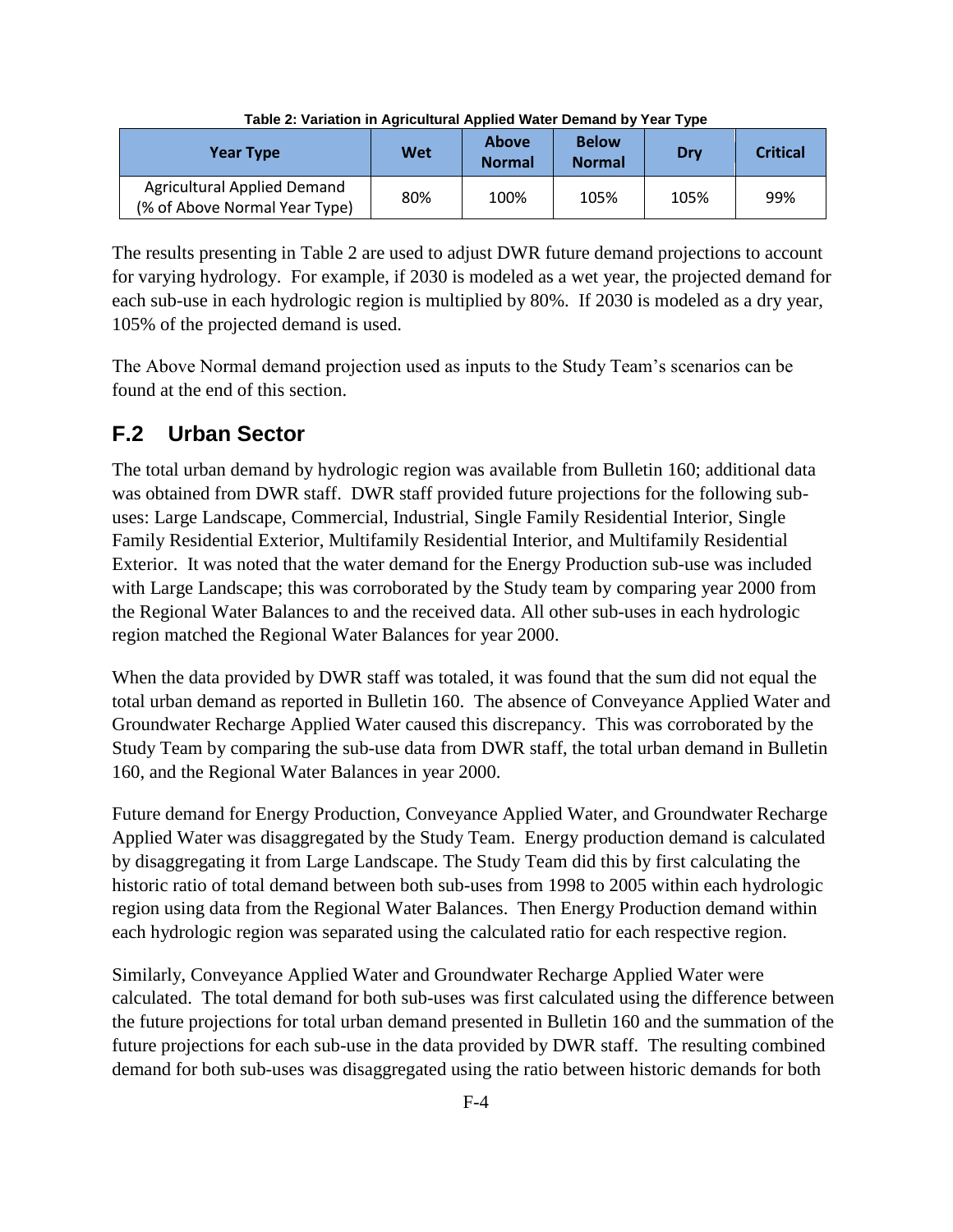sub-uses within each region. The disaggregating ratio was calculated using the total demand for each sub-use in each region from 1998 to 2005 using data from the Regional Water Balances.

The Study Team used two of the DWR scenarios to develop its three future urban demand scenarios. The Basline Scenario was developed using the above described methods applied to the "Current Trends" dataset from DWR. The High Demand Scenario was developed using the above described methods applied to the "More Resource Intensive" dataset from DWR. The Low Demand Scenario assumes demand for each sub-use in each hydrologic region remains constant from 2010 through 2030. Thus, the demand projection for 2010 was obtained from the "Current Trends" dataset from DWR. Demand in the subsequent modeling years (2020 and 2030) is equal to the demand in 2010.

Data used as inputs to the Study Team's scenarios can be found at the end of this section.

### *F.2.1 Environmental Sector*

The Study Team is only modeling Environmental Demand for Instream flows, Managed Wetlands, and Required Delta Outflows; flow for Wild and Scenic Rivers are not included as discussed in Chapter 4.

Environmental Demand for these sub-uses is assumed to remain at historic levels. The future demand for each environmental sub-use depends only on the water year type, and not the specific demand scenario. Environmental demand in each hydrologic region is equal to the historic demand in the Study Team's selected five representative hydrology year types. The Study Team's five representative years are: 1998, wet; 2000, above normal; 2001, critical; 2002, dry; and 2004, below normal.

For example, when modeling a wet year in 2030, the environmental demand will use the historic environmental demand that occurred in 1998 as input data. The exact same environmental demand is assumed to occur in a wet year in 2020. When modeling a dry year in 2020 or 2030, the environmental demand is assumed to match the historic data from 2002. Similarly, future above normal, below normal, and critical year environmental demand is determined from historic data.

Data used as inputs to the Study Team's scenarios can be found at the end of this section.

### *F.2.2 Baseline 2010 Demand Values*

The model uses 2010 as its baseline against which future scenarios are compared. The 2010 demand value is constant regardless of which future demand scenario is assumed. The values used for demand in 2010 is taken from the DWR current trends scenario and applied to all three model scenarios (Baseline, Low Demand, and High Demand) in 2010. This is reflected in the data illustrated at the end of this section.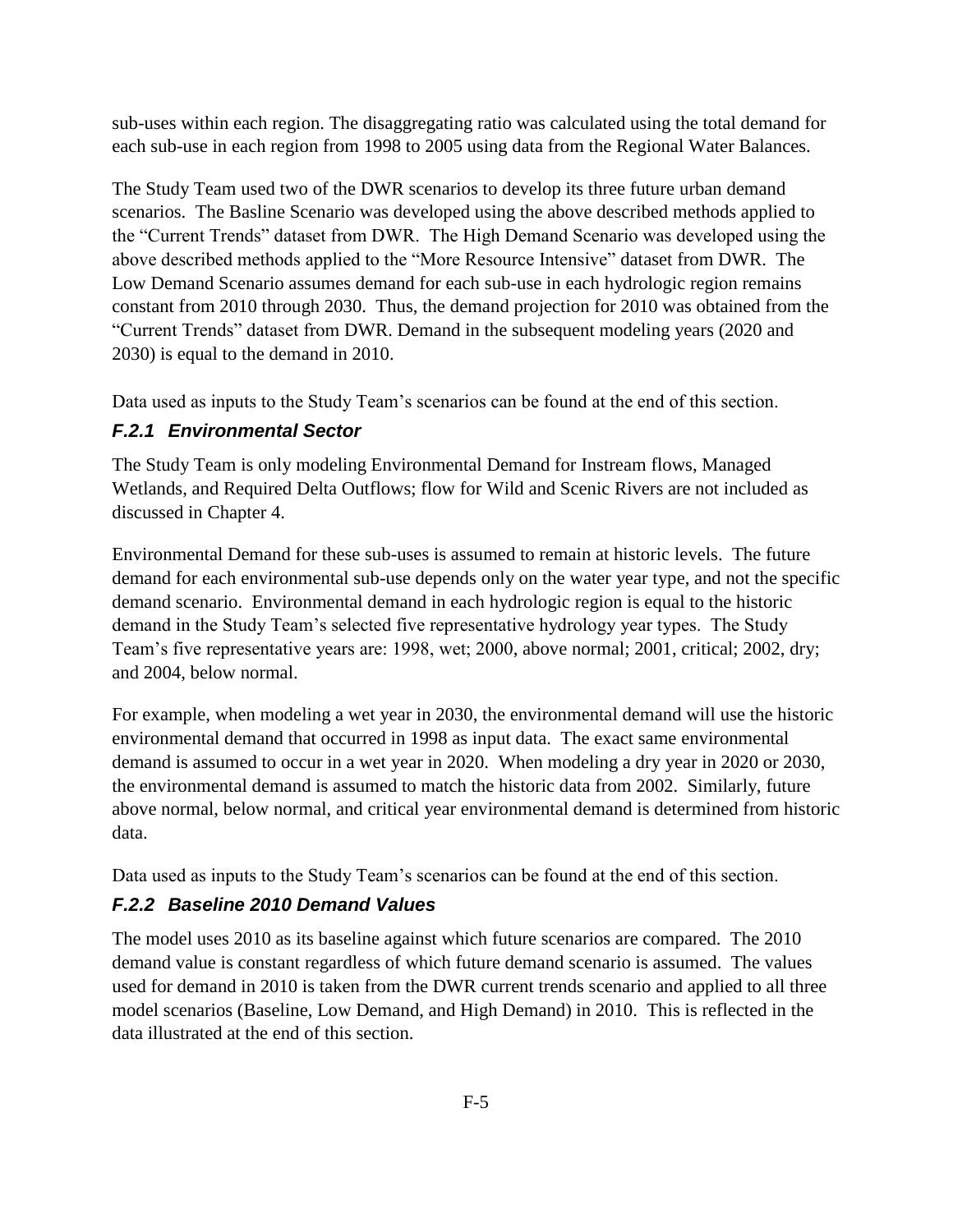|                    |               |         | <b>Residential Interior</b> |         | <b>Residential Exterior</b> |         |         | <b>Commercial</b> |         |         |
|--------------------|---------------|---------|-----------------------------|---------|-----------------------------|---------|---------|-------------------|---------|---------|
|                    |               | 2010    | 2020                        | 2030    | 2010                        | 2020    | 2030    | 2010              | 2020    | 2030    |
|                    | Region        |         |                             |         |                             |         |         |                   |         |         |
|                    | <b>NC</b>     | 48.2    | 52.5                        | 57.1    | 49.0                        | 53.8    | 59.0    | 18.3              | 19.5    | 20.7    |
|                    | SF            | 336.1   | 357.6                       | 379.3   | 376.4                       | 403.3   | 431.2   | 239.0             | 255.0   | 271.2   |
|                    | cc            | 129.7   | 138.5                       | 147.5   | 73.9                        | 79.0    | 84.2    | 56.0              | 59.5    | 63.0    |
|                    | SC            | 1,934.3 | 2,080.2                     | 2,231.6 | 962.9                       | 1,037.8 | 1,116.0 | 972.0             | 1,031.0 | 1,090.0 |
|                    | SR            | 267.7   | 320.3                       | 382.2   | 349.6                       | 418.2   | 499.1   | 164.3             | 191.7   | 223.1   |
| <b>Baseline</b>    | SJ            | 231.7   | 279.8                       | 337.0   | 283.5                       | 346.8   | 423.2   | 44.3              | 52.0    | 60.8    |
|                    | <b>TL</b>     | 288.4   | 334.0                       | 385.6   | 303.5                       | 351.8   | 406.7   | 49.8              | 55.4    | 61.4    |
|                    | <b>NL</b>     | 9.4     | 10.3                        | 11.2    | 6.7                         | 7.3     | 8.0     | 9.5               | 10.1    | 10.7    |
|                    | SL            | 162.5   | 192.2                       | 227.0   | 91.5                        | 108.3   | 127.8   | 22.2              | 25.9    | 30.2    |
|                    | <b>CR</b>     | 207.5   | 252.5                       | 306.5   | 72.2                        | 88.1    | 107.3   | 143.0             | 165.0   | 189.9   |
|                    | <b>Total</b>  | 3,615   | 4,018                       | 4,465   | 2,569                       | 2,894   | 3,263   | 1,718             | 1,865   | 2,021   |
|                    | Region        |         |                             |         |                             |         |         |                   |         |         |
|                    | <b>NC</b>     | 48.2    | 57.8                        | 66.2    | 49.0                        | 62.3    | 73.3    | 18.3              | 21.6    | 24.2    |
|                    | SF            | 336.1   | 381.1                       | 418.9   | 376.4                       | 464.2   | 532.3   | 239.0             | 278.4   | 309.8   |
|                    | cc            | 129.7   | 154.3                       | 173.8   | 73.9                        | 89.3    | 101.3   | 56.0              | 65.3    | 72.5    |
| <b>High Demand</b> | SC            | 1,934.3 | 2,386.6                     | 2,746.2 | 962.9                       | 1,221.2 | 1,424.1 | 972.0             | 1,152.0 | 1,289.0 |
|                    | SR            | 267.7   | 377.7                       | 491.0   | 349.6                       | 522.7   | 697.3   | 164.3             | 225.2   | 284.4   |
|                    | SJ            | 231.7   | 318.1                       | 411.2   | 283.5                       | 420.9   | 566.4   | 44.3              | 62.5    | 80.4    |
|                    | TL            | 288.4   | 374.0                       | 458.8   | 303.5                       | 412.3   | 517.3   | 49.8              | 64.8    | 77.9    |
|                    | <b>NL</b>     | 9.4     | 10.9                        | 12.3    | 6.7                         | 8.3     | 9.7     | 9.5               | 11.2    | 12.4    |
|                    | SL            | 162.5   | 234.1                       | 305.5   | 91.5                        | 134.1   | 176.4   | 22.2              | 30.5    | 38.6    |
|                    | CR            | 207.5   | 314.5                       | 426.0   | 72.2                        | 110.8   | 151.3   | 143.0             | 198.8   | 251.8   |
|                    | <b>Total</b>  | 3,615   | 4,609                       | 5,510   | 2,569                       | 3,446   | 4,249   | 1,718             | 2,110   | 2,441   |
|                    | <b>Region</b> |         |                             |         |                             |         |         |                   |         |         |
|                    | <b>NC</b>     | 48.2    | 48.2                        | 48.2    | 49.0                        | 49.0    | 49.0    | 18.3              | 18.3    | 18.3    |
|                    | SF            | 336.1   | 336.1                       | 336.1   | 376.4                       | 376.4   | 376.4   | 239.0             | 239.0   | 239.0   |
|                    | CC            | 129.7   | 129.7                       | 129.7   | 73.9                        | 73.9    | 73.9    | 56.0              | 56.0    | 56.0    |
| and                | SC            | 1,934.3 | 1,934.3                     | 1,934.3 | 962.9                       | 962.9   | 962.9   | 972.0             | 972.0   | 972.0   |
|                    | SR            | 267.7   | 267.7                       | 267.7   | 349.6                       | 349.6   | 349.6   | 164.3             | 164.3   | 164.3   |
| Low Dem            | SJ            | 231.7   | 231.7                       | 231.7   | 283.5                       | 283.5   | 283.5   | 44.3              | 44.3    | 44.3    |
|                    | TL.           | 288.4   | 288.4                       | 288.4   | 303.5                       | 303.5   | 303.5   | 49.8              | 49.8    | 49.8    |
|                    | <b>NL</b>     | 9.4     | 9.4                         | 9.4     | $6.7\,$                     | 6.7     | 6.7     | 9.5               | 9.5     | 9.5     |
|                    | SL            | 162.5   | 162.5                       | 162.5   | 91.5                        | 91.5    | 91.5    | 22.2              | 22.2    | 22.2    |
|                    | ${\sf CR}$    | 207.5   | 207.5                       | 207.5   | 72.2                        | 72.2    | 72.2    | 143.0             | 143.0   | 143.0   |
|                    | <b>Total</b>  | 3,615   | 3,615                       | 3,615   | 2,569                       | 2,569   | 2,569   | 1,718             | 1,718   | 1,718   |

| Table 3. Urban Demand Projections (TAF) |  |
|-----------------------------------------|--|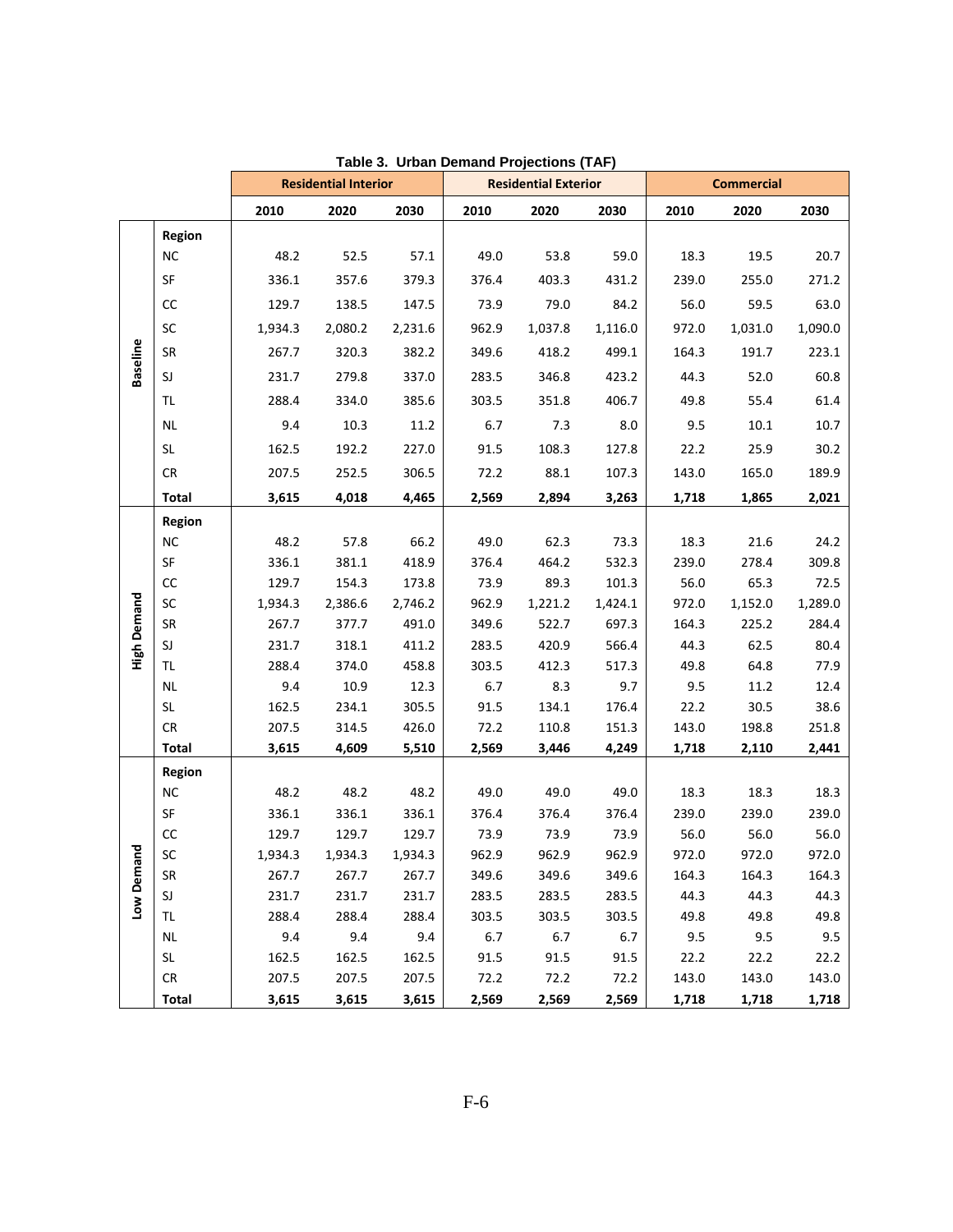|                    |                     |             | <b>Industrial</b> |             | Large Landscape |                | <b>Energy Production</b> |                |                    |            |
|--------------------|---------------------|-------------|-------------------|-------------|-----------------|----------------|--------------------------|----------------|--------------------|------------|
|                    |                     | 2010        | 2020              | 2030        | 2010            | 2020           | 2030                     | 2010           | 2020               | 2030       |
|                    | Region              |             |                   |             |                 |                |                          |                |                    |            |
|                    | <b>NC</b>           | 32.6        | 33.4              | 34.1        | 13.2            | 13.9           | 14.7                     | 0.0            | 0.0                | 0.0        |
|                    | SF                  | 62.3        | 60.7              | 58.5        | 93.8            | 96.7           | 99.3                     | 0.0            | 0.0                | $0.0\,$    |
|                    | cc                  | 23.6        | 23.1              | 22.4        | 13.4            | 13.9           | 14.3                     | 12.1           | 12.5               | 12.9       |
|                    | SC                  | 203.6       | 195.8             | 186.3       | 258.1           | 267.3          | 276.1                    | 35.5           | 36.8               | 38.0       |
|                    | SR                  | 90.9        | 97.3              | 103.4       | 127.0           | 145.3          | 165.8                    | 0.9            | 1.1                | $1.2\,$    |
| <b>Baseline</b>    | SJ                  | 94.6        | 99.1              | 102.5       | 37.0            | 43.7           | 51.4                     | 1.9            | 2.3                | 2.7        |
|                    | TL.                 | 64.3        | 64.1              | 63.3        | 21.6            | 24.2           | 27.0                     | 0.0            | 0.0                | 0.0        |
|                    | <b>NL</b>           | 14.3        | 14.3              | 14.2        | 2.4             | 2.5            | 2.6                      | 0.1            | 0.1                | 0.1        |
|                    | SL                  | 5.0         | 5.4               | 5.6         | 9.8             | 11.2           | 12.8                     | 5.0            | 5.7                | 6.5        |
|                    | <b>CR</b>           | 5.1         | 5.6               | 6.2         | 195.8           | 230.8          | 271.0                    | 70.6           | 83.1               | 97.6       |
|                    | <b>Total</b>        | 596         | 599               | 596         | 772             | 849            | 935                      | 126            | 142                | 159        |
|                    |                     |             |                   |             |                 |                |                          |                |                    |            |
|                    | Region<br><b>NC</b> | 32.6        | 37.0              | 39.8        | 13.2            | 14.9           | 16.4                     | 0.0            | 0.0                | 0.0        |
|                    | SF                  | 62.3        | 66.2              | 66.8        | 93.8            | 103.0          | 109.5                    | 0.0            | $0.0\,$            | 0.0        |
|                    | $\mathsf{CC}$       | 23.6        | 25.3              | 25.8        | 13.4            | 14.8           | 15.8                     | 12.1           | 13.4               | 14.2       |
|                    | SC                  | 203.6       | 218.7             | 220.4       | 258.1           | 289.8          | 312.5                    | 35.5           | 39.9               | 43.0       |
| <b>High Demand</b> | SR                  | 90.9        | 114.3             | 131.8       | 127.0           | 165.5          | 201.9                    | 0.9            | 1.2                | $1.5\,$    |
|                    | SJ                  | 94.6        | 119.1             | 135.6       | 37.0            | 50.5           | 64.0                     | 1.9            | 2.6                | 3.3        |
|                    | TL.                 | 64.3        | 75.0              | 80.3        | 21.6            | 27.3           | 32.4                     | 0.0            | 0.0                | 0.0        |
|                    | <b>NL</b>           | 14.3        | 15.8              | 16.5        | 2.4             | 2.7            | 2.9                      | 0.1            | 0.1                | 0.1        |
|                    | SL                  | $5.0\,$     | 6.3               | 7.2         | 9.8             | 12.8           | 15.6                     | $5.0\,$        | $6.4\,$            | 7.8        |
|                    | CR                  | 5.1         | 6.8               | 8.3         | 195.8           | 266.5          | 337.2                    | 70.6           | 96.0               | 121.5      |
|                    | <b>Total</b>        | 596         | 685               | 732         | 772             | 948            | 1,108                    | 126            | 160                | 191        |
|                    | Region              |             |                   |             |                 |                |                          |                |                    |            |
|                    | <b>NC</b>           | 32.6        | 32.6              | 32.6        | 13.2            | 13.2           | 13.2                     | 0.0            | 0.0                | $0.0\,$    |
|                    | SF                  | 62.3        | 62.3              | 62.3        | 93.8            | 93.8           | 93.8                     | 0.0            | $0.0\,$            | 0.0        |
|                    | cc                  | 23.6        | 23.6              | 23.6        | 13.4            | 13.4           | 13.4                     | 12.1           | 12.1               | 12.1       |
| nand               | SC                  | 203.6       | 203.6             | 203.6       | 258.1           | 258.1          | 258.1                    | 35.5           | 35.5               | 35.5       |
|                    | SR.                 | 90.9        | 90.9              | 90.9        | 127.0           | 127.0          | 127.0                    | $0.9\,$        | $0.9\,$            | 0.9        |
| Low Den            | SJ                  | 94.6        | 94.6              | 94.6        | 37.0            | 37.0           | 37.0                     | 1.9            | 1.9                | 1.9        |
|                    | TL                  | 64.3        | 64.3              | 64.3        | 21.6<br>2.4     | 21.6           | 21.6                     | 0.0            | $0.0\,$<br>$0.1\,$ | 0.0        |
|                    | <b>NL</b>           | 14.3<br>5.0 | 14.3<br>$5.0\,$   | 14.3<br>5.0 | 9.8             | 2.4<br>$9.8\,$ | 2.4<br>9.8               | 0.1<br>$5.0\,$ | $5.0\,$            | 0.1<br>5.0 |
|                    | SL<br>${\sf CR}$    | 5.1         | 5.1               | 5.1         | 195.8           | 195.8          | 195.8                    | 70.6           | 70.6               | 70.6       |
|                    | <b>Total</b>        | 596         | 596               | 596         | 772             | 772            | 772                      | 126            | 126                | 126        |

#### **Table 3. Urban Demand Projections (TAF) - Continued**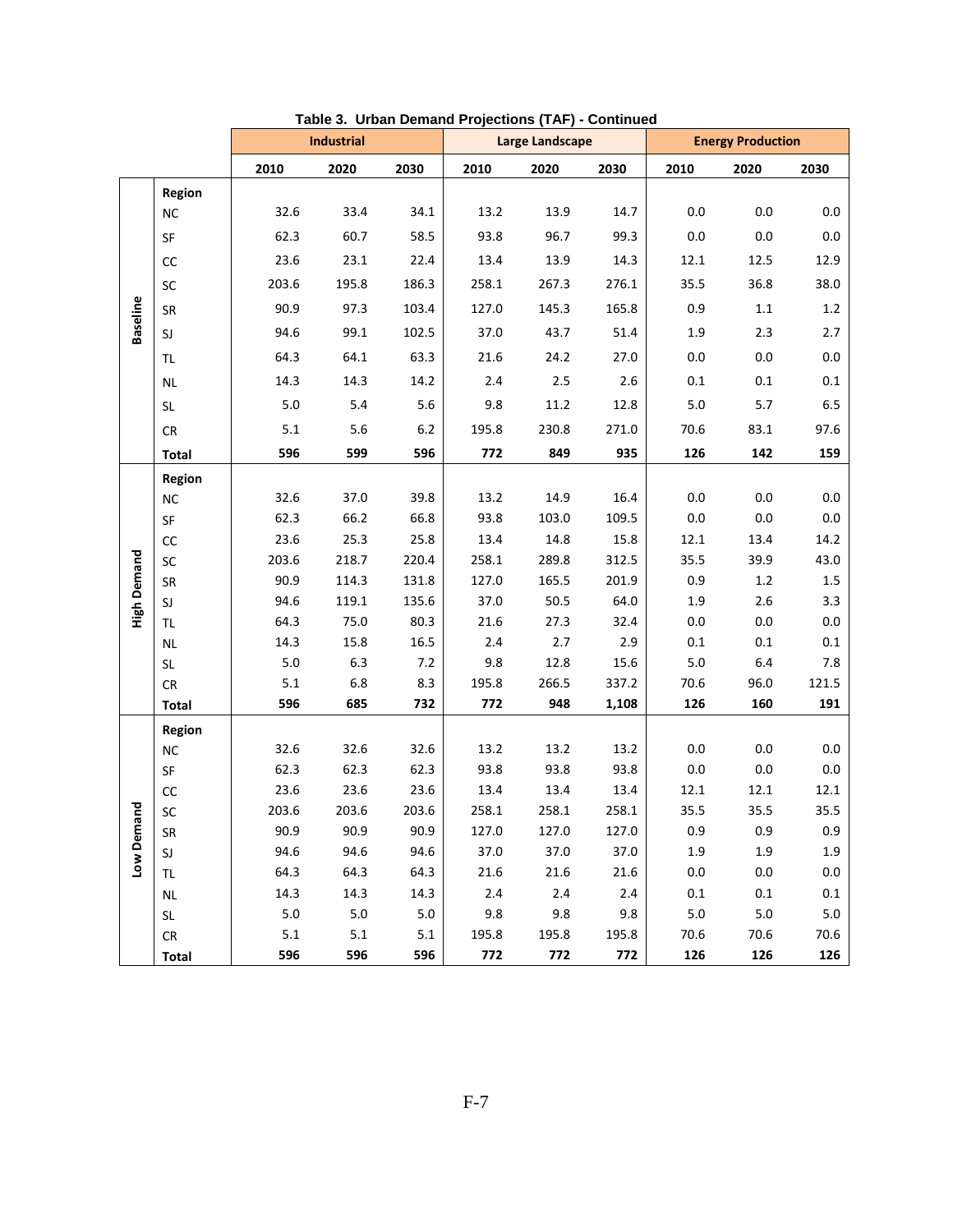|                    |               |         | <b>Conveyance Applied Water</b> |         |         | <b>Groundwater Recharge Applied</b><br>Water |         |
|--------------------|---------------|---------|---------------------------------|---------|---------|----------------------------------------------|---------|
|                    |               | 2010    | 2020                            | 2030    | 2010    | 2020                                         | 2030    |
|                    | Region        |         |                                 |         |         |                                              |         |
|                    | <b>NC</b>     | 0.0     | 0.0                             | 0.0     | 0.0     | 0.0                                          | 0.0     |
|                    | SF            | 3.3     | 3.4                             | 3.5     | 23.2    | 23.8                                         | 24.6    |
| <b>Baseline</b>    | CC            | 2.9     | 3.1                             | 3.3     | 1.5     | 1.6                                          | 1.7     |
|                    | SC            | 148.0   | 157.1                           | 166.7   | 17.1    | 18.1                                         | 19.3    |
|                    | SR            | 10.0    | 11.7                            | 13.7    | 0.0     | 0.0                                          | 0.0     |
|                    | SJ            | 20.9    | 24.7                            | 29.4    | 0.0     | 0.0                                          | 0.0     |
|                    | TL.           | 13.8    | 15.3                            | 17.2    | 3.7     | 4.1                                          | 4.6     |
|                    | <b>NL</b>     | 0.0     | 0.0                             | 0.0     | 0.0     | 0.0                                          | 0.0     |
|                    | SL            | 5.4     | 5.8                             | 6.1     | 13.4    | 14.2                                         | 15.0    |
|                    | CR            | 11.1    | 11.1                            | 11.1    | 89.5    | 89.5                                         | 89.6    |
|                    | <b>Total</b>  | 215     | 232                             | 251     | 149     | 151                                          | 155     |
|                    | <b>Region</b> |         |                                 |         |         |                                              |         |
|                    | NC            | 0.0     | 0.0                             | 0.0     | 0.0     | 0.0                                          | 0.0     |
|                    | SF            | 3.3     | 3.6                             | 3.8     | 23.2    | 25.1                                         | 26.5    |
|                    | cc            | 2.9     | 3.4                             | 3.8     | 1.5     | 1.8                                          | $2.0\,$ |
|                    | SC            | 148.0   | 179.7                           | 205.1   | 17.1    | 20.8                                         | 23.7    |
| <b>High Demand</b> | <b>SR</b>     | 10.0    | 14.1                            | 18.0    | 0.0     | 0.0                                          | 0.0     |
|                    | SJ            | 20.9    | 29.2                            | 37.9    | 0.0     | 0.0                                          | 0.0     |
|                    | TL            | 13.8    | 17.4                            | 20.7    | 3.7     | 4.7                                          | 5.6     |
|                    | <b>NL</b>     | 0.0     | 0.0                             | 0.0     | 0.0     | 0.0                                          | $0.0\,$ |
|                    | SL            | 5.4     | 6.2                             | 6.9     | 13.4    | 15.2                                         | 16.9    |
|                    | CR            | 11.1    | 11.1                            | 11.1    | 89.5    | 89.5                                         | 89.5    |
|                    | Total         | 215     | 265                             | 307     | 149     | 157                                          | 164     |
|                    | Region        |         |                                 |         |         |                                              |         |
|                    | <b>NC</b>     | 0.0     | 0.0                             | 0.0     | 0.0     | 0.0                                          | 0.0     |
|                    | SF            | 3.3     | 3.3                             | 3.3     | 23.2    | 23.2                                         | 23.2    |
|                    | cc            | 2.9     | 2.9                             | 2.9     | 1.5     | 1.5                                          | 1.5     |
| 뎥                  | SC            | 148.0   | 148.0                           | 148.0   | 17.1    | 17.1                                         | 17.1    |
| Low Dema           | SR            | 10.0    | 10.0                            | 10.0    | $0.0\,$ | $0.0\,$                                      | $0.0\,$ |
|                    | SJ            | 20.9    | 20.9                            | 20.9    | $0.0\,$ | $0.0\,$                                      | $0.0\,$ |
|                    | TL            | 13.8    | 13.8                            | 13.8    | 3.7     | 3.7                                          | 3.7     |
|                    | <b>NL</b>     | $0.0\,$ | 0.0                             | $0.0\,$ | 0.0     | 0.0                                          | 0.0     |
|                    | SL            | 5.4     | 5.4                             | 5.4     | 13.4    | 13.4                                         | 13.4    |
|                    | CR            | 11.1    | 11.1                            | 11.1    | 89.5    | 89.5                                         | 89.5    |
|                    | <b>Total</b>  | 215     | 215                             | 215     | 149     | 149                                          | 149     |

**Table 3. Urban Demand Projections (TAF) - Continued**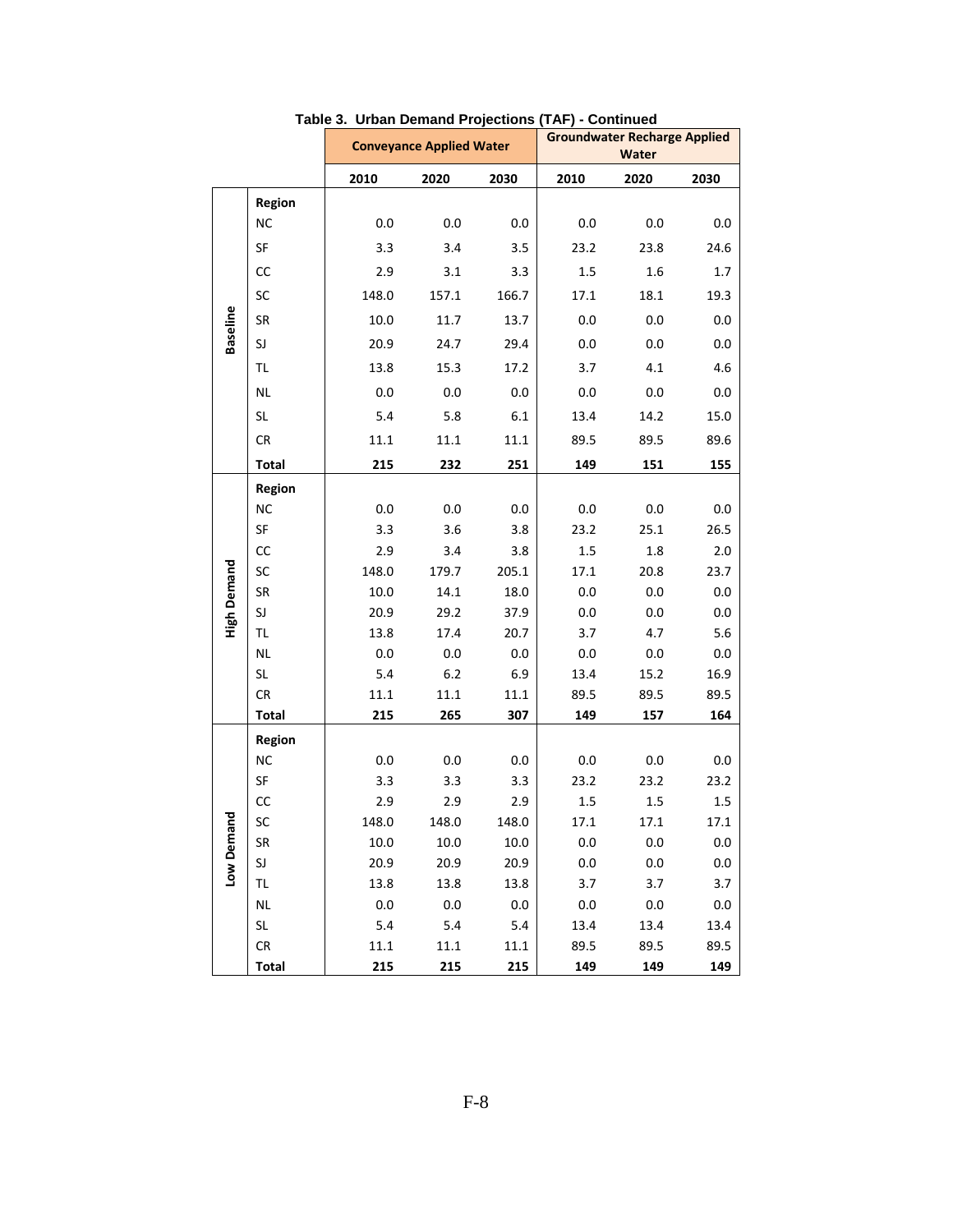|                    |               |         | <b>Crop Production</b> |         | <b>Conveyance Applied Water</b> |         |         | <b>Groundwater Recharge Applied</b><br>Water |         |         |
|--------------------|---------------|---------|------------------------|---------|---------------------------------|---------|---------|----------------------------------------------|---------|---------|
|                    |               | 2010    | 2020                   | 2030    | 2010                            | 2020    | 2030    | 2010                                         | 2020    | 2030    |
|                    | Region        |         |                        |         |                                 |         |         |                                              |         |         |
|                    | <b>NC</b>     | 759.0   | 749.7                  | 740.8   | 37.2                            | 36.7    | 36.3    | $0.0\,$                                      | 0.0     | 0.0     |
|                    | SF            | 107.8   | 106.6                  | 108.7   | $1.0\,$                         | $1.0\,$ | $1.0\,$ | 0.0                                          | 0.0     | 0.0     |
|                    | CC            | 926.7   | 878.3                  | 839.4   | 10.4                            | 9.8     | 9.4     | 7.1                                          | 6.7     | 6.4     |
|                    | SC            | 781.0   | 697.1                  | 616.2   | 9.7                             | 8.7     | 7.7     | 6.5                                          | 5.8     | 5.2     |
|                    | SR            | 7,730.5 | 7,631.9                | 7,537.0 | 869.3                           | 858.2   | 847.5   | 0.0                                          | 0.0     | 0.0     |
| <b>Baseline</b>    | SJ            | 6,121.6 | 5,883.6                | 5,653.9 | 430.2                           | 413.5   | 397.3   | 194.2                                        | 186.7   | 179.4   |
|                    | TL            | 9,439.4 | 9,055.6                | 8,685.0 | 594.4                           | 570.2   | 546.9   | 331.9                                        | 318.5   | 305.4   |
|                    | <b>NL</b>     | 488.6   | 526.3                  | 562.8   | 23.3                            | 25.1    | 26.8    | 0.0                                          | 0.0     | 0.0     |
|                    | SL            | 326.8   | 293.6                  | 261.2   | 0.0                             | 0.0     | 0.0     | 0.0                                          | 0.0     | 0.0     |
|                    | <b>CR</b>     | 3,412.1 | 3,194.6                | 2,984.6 | 429.7                           | 402.3   | 375.9   | 0.0                                          | 0.0     | 0.0     |
|                    | <b>Total</b>  | 30,094  | 29,017                 | 27,990  | 2,405                           | 2,326   | 2,249   | 540                                          | 518     | 496     |
|                    | <b>Region</b> |         |                        |         |                                 |         |         |                                              |         |         |
|                    | <b>NC</b>     | 759.0   | 762.2                  | 759.3   | 37.2                            | 37.3    | 37.2    | 0.0                                          | 0.0     | 0.0     |
|                    | SF            | 107.8   | 100.8                  | 96.9    | $1.0\,$                         | 0.9     | 0.9     | 0.0                                          | 0.0     | $0.0\,$ |
|                    | $\mathsf{CC}$ | 926.7   | 907.9                  | 874.2   | 10.4                            | 10.2    | 9.8     | 7.1                                          | 6.9     | 6.7     |
|                    | SC            | 781.0   | 662.2                  | 562.7   | 9.7                             | 8.2     | 7.0     | 6.5                                          | 5.5     | 4.7     |
| <b>High Demand</b> | <b>SR</b>     | 7,730.5 | 7,999.8                | 8,001.0 | 869.3                           | 899.6   | 899.7   | 0.0                                          | $0.0\,$ | 0.0     |
|                    | SJ            | 6,121.6 | 6,225.0                | 6,120.3 | 430.2                           | 437.5   | 430.1   | 194.2                                        | 197.5   | 194.2   |
|                    | TL.           | 9,439.4 | 9,568.0                | 9,094.6 | 594.4                           | 602.5   | 572.7   | 331.9                                        | 336.5   | 319.8   |
|                    | <b>NL</b>     | 488.6   | 535.1                  | 576.9   | 23.3                            | 25.5    | 27.5    | 0.0                                          | 0.0     | 0.0     |
|                    | SL            | 326.8   | 286.7                  | 250.5   | 0.0                             | 0.0     | 0.0     | 0.0                                          | 0.0     | 0.0     |
|                    | <b>CR</b>     | 3,412.1 | 3,314.9                | 3,117.3 | 429.7                           | 417.5   | 392.6   | 0.0                                          | 0.0     | 0.0     |
|                    | Total         | 30,094  | 30,363                 | 29,454  | 2,405                           | 2,439   | 2,377   | 540                                          | 546     | 525     |
|                    | Region        |         |                        |         |                                 |         |         |                                              |         |         |
|                    | <b>NC</b>     | 750.1   | 732.1                  | 714.6   | 36.7                            | 35.9    | 35.0    | 0.0                                          | 0.0     | 0.0     |
|                    | SF            | 115.7   | 121.7                  | 129.2   | $1.1\,$                         | 1.1     | 1.2     | $0.0\,$                                      | 0.0     | 0.0     |
|                    | cc            | 931.6   | 872.1                  | 830.8   | 10.4                            | 9.8     | 9.3     | 7.1                                          | 6.6     | 6.3     |
| 힡                  | ${\sf SC}$    | 828.9   | 791.8                  | 756.7   | 10.3                            | 9.9     | 9.4     | 6.9                                          | 6.6     | 6.3     |
|                    | SR            | 7,660.1 | 7,492.3                | 7,329.5 | 861.4                           | 842.5   | 824.2   | $0.0\,$                                      | $0.0\,$ | $0.0\,$ |
| Low Dema           | SJ            | 6,062.7 | 5,770.5                | 5,490.8 | 426.0                           | 405.5   | 385.9   | 192.3                                        | 183.1   | 174.2   |
|                    | TL            | 9,348.4 | 8,881.2                | 8,434.2 | 588.7                           | 559.3   | 531.1   | 328.7                                        | 312.3   | 296.6   |
|                    | <b>NL</b>     | 472.1   | 493.1                  | 512.7   | 22.5                            | 23.5    | 24.4    | 0.0                                          | $0.0\,$ | $0.0\,$ |
|                    | SL            | 344.7   | 328.8                  | 313.2   | $0.0\,$                         | $0.0\,$ | $0.0\,$ | 0.0                                          | $0.0\,$ | $0.0\,$ |
|                    | CR            | 3,420.4 | 3,226.7                | 3,035.3 | 430.8                           | 406.4   | 382.3   | $0.0\,$                                      | $0.0\,$ | $0.0\,$ |
|                    | <b>Total</b>  | 29,935  | 28,710                 | 27,547  | 2,388                           | 2,294   | 2,203   | 535                                          | 509     | 483     |

#### **Table 4. Agricultural Demand Projections – Above Normal Year Type (TAF)**